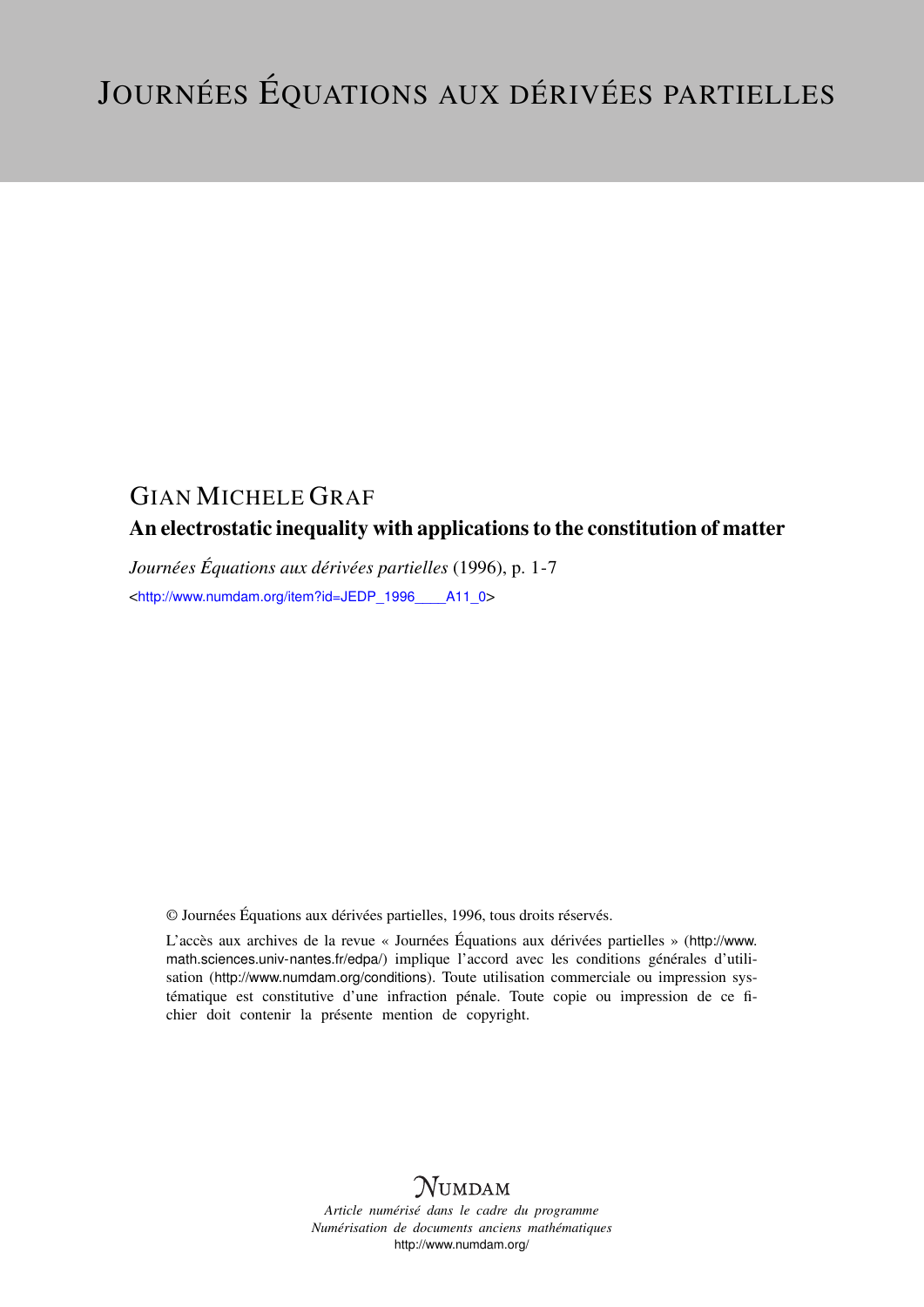### **An electrostatic inequality with applications to the constitution of matter**

Gian Michele Graf Theoretische Physik ETH Hönggerberg CH-8093 Zürich, Switzerland

**Abstract.** We discuss an electrostatic inequality, based on tetrahedra, which is a manifestation of the screening property of the Coulomb interaction. Several known features of the constitution of matter can be understood as an application of this inequality.

### **The inequality**

The statement which is at the center of this contribution is essentially as follows: Let a periodic tiling of  $\mathbb{R}^3$  into simplices, i.e., tetrahedra, be given. Then the electrostatic energy of an arbitrary number of charged particles becomes smaller if the interaction is restricted to particles belonging to the same simplex in the tiling. At least, this is (almost) true on average w.r.t. translations and rotations of the tiling. We should now present the precise statement:

Let  $\mathcal L$  be a lattice in  $\mathbb R^3$  with unit cell of unit volume:  $|\mathbb R^3/\mathcal L|=1$ . An open simplex is a bounded set

$$
\Delta = \{x \in \mathbb{R}^3 \mid a_i x < c_i, \, i = 1, \, \dots \, , \, 4\}
$$

with  $a_i \in \mathbb{R}^3$ ,  $c_i \in \mathbb{R}$ . A periodic tiling of  $\mathbb{R}^3$  is a collection  $T_0 = {\{\Delta_\alpha\}}$  of disjoint simplices, finitely many up to congruences, such that

$$
\bigcup_{\alpha \in T_0} \overline{\Delta}_{\alpha} = \mathbb{R}^3
$$
  

$$
T_0 + u := \{ \Delta_{\alpha} + u \} = T_0 \qquad (u \in \mathcal{L}) .
$$

An example is the tiling given by the  $\mathbb{Z}^3$ -translations of the simplices obtained by cutting the unit cube  $W = [0, 1]^3$  with all planes passing through the centre and an edge or a face diagonal of *W.* This tiling contains just one simplex up to congruences.

We now regard  $\mathcal{L}, T_0$  as fixed and define a tiling T of scale  $l > 0$  to be one congruent to  $lT_0$ . Its simplices are also said to be of scale *l*. Given a tiling T (of any scale) let

$$
\delta_T(x_1, x_2) = \begin{cases} 1 & \text{if } x_1, x_2 \text{ belong to the same simplex of } T, \\ 0 & \text{otherwise.} \end{cases}
$$

The average of a function  $f(T)$  of the tilings T of scale *l* is defined as

$$
\langle f \rangle = \int\limits_{\mathrm{SO}(3)\times \mathbb{R}^3/\mathcal{L}} d\mu(\mathrm{d}R) dy f(lR(T_0+y)) \ .
$$

 $XI-1$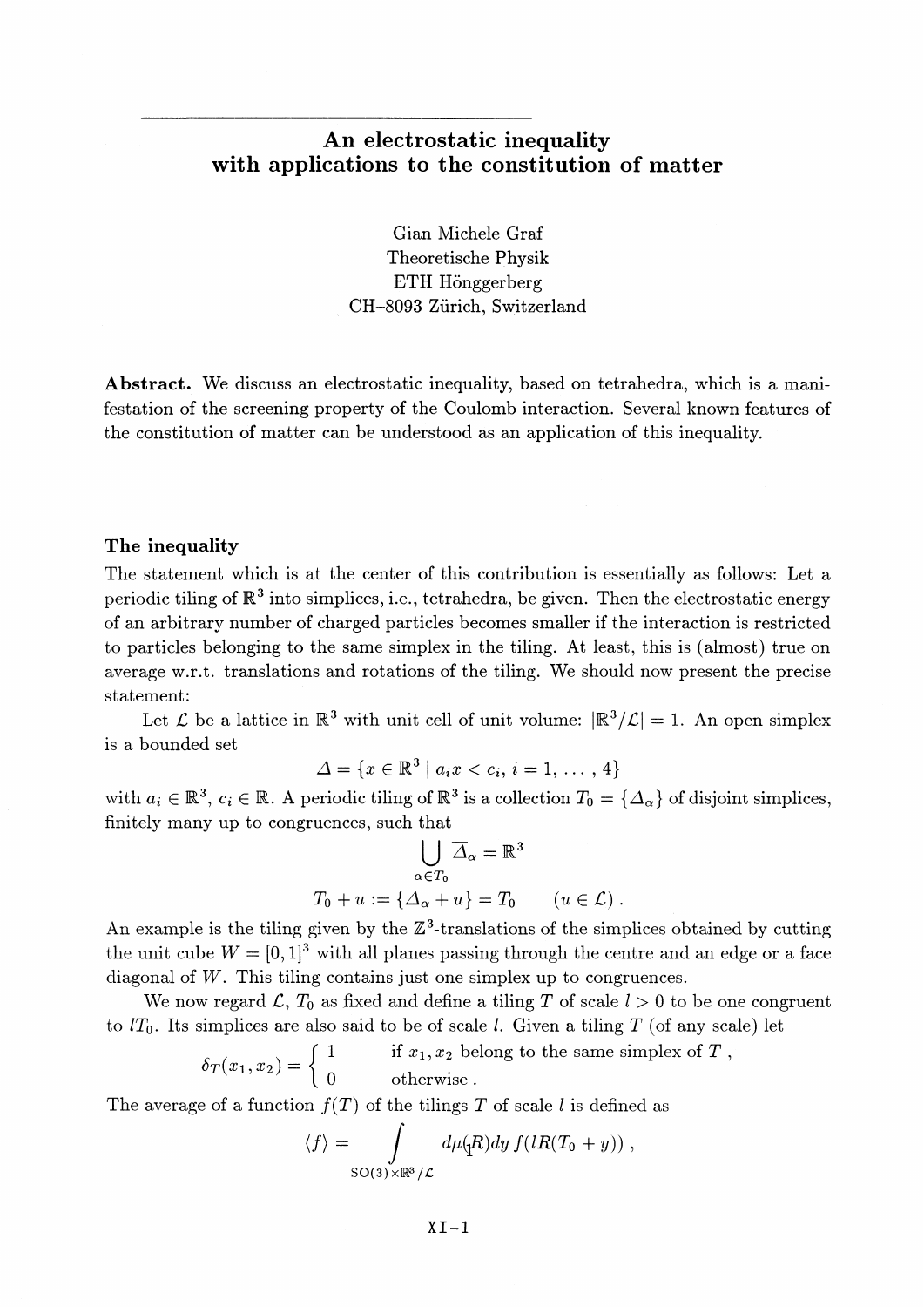where  $d\mu(R)$  is the Haar measure on  $R \in SO(3)$ . This definition is Euclidean invariant in the sense that it is not affected if  $\mathcal{L}$ ,  $T_0$  are replaced by  $R\mathcal{L}$ ,  $R(T_0 + y)$  for some  $R \in$  $SO(3)$ ,  $y \in \mathbb{R}^3$ 

**Theorem 1.** [8, 9] There is  $C > 0$  such that for any  $N \in \mathbb{N}$ , any  $x_i \in \mathbb{R}^3$ ,  $e_i \in \mathbb{R}$ ,  $(i = 1, j = 1)$  $1, \ldots, N$  and any  $l > 0$ 

$$
\sum_{\substack{i,j=1 \ i
$$

*where the average is over tilings T of scale* /.

Related inequalities were derived in [1] and in [2]: There the tiling is made of (smeared out) cubes, the average is over translations and the interaction on the r.h.s. is of Yukawa type.

**Sketch of proof.** By scaling it suffices to prove (1) for  $l = 1$ . In this case it follows from the fact that the function  $w(x)$  given by

$$
w(x - y) = \frac{1}{|x - y|}(1 - \langle \delta_T(x, y) \rangle)
$$

has positive Fourier transform  $\hat{w}(p) \geq 0$ , and that  $C = w(0)/2 < +\infty$ . The proof of these properties is as follows:  $T_0$  consists of finitely many simplices  $\Delta^{(i)}$ ,  $(i = 1, \ldots, n)$ up to *L*-translations. Let  $[0,+\infty) \ni r \mapsto h_{\Delta}(r)$  be the spherical average of the function  $\mathbb{R}^3$ b to L-translations. Let  $[0, +\infty) \ni r \mapsto h_{\Delta}(r)$  be the spherical averal  $3 \ni x \mapsto |\Delta \cap (\Delta - x)|$ . It is a matter of computation to verify that

$$
w(x) = \sum_{i=1}^{n} \frac{h_{\Delta^{(i)}}(0) - h_{\Delta^{(i)}}(|x|)}{|x|}.
$$

The next two observations are crucial:

i) Let  $\Delta$  be a simplex. Then  $h''_{\Delta}(r)$  is non-increasing in r.

ii) Let  $h \in C^2[0, +\infty)$  with  $\lim_{r \to +\infty} h(r) = 0$  and let  $h''(r)$  be non-increasing. Then  $v(x) = |x|^{-1}(h(0) - h(|x|))$  has positive Fourier transform.  $v(x) = |x|^{-1}(h(0) - h(|x|))$  has positive Fourier transform.<br>The first claim depends on the fact that  $\Delta \cap (\Delta - x)$  is geometrically similar to  $\Delta$ , a

property which characterizes simplices. The second one follows by an integration by parts:

$$
\widehat{v}(p) = \frac{4\pi}{|p|^3} \int_0^\infty dr \sin(|p|r)h''(r) = \frac{4\pi}{|p|^4} \sum_{k=0}^\infty (-1)^k \int_0^\pi dt \sin t \, h''\left(\frac{k\pi + t}{|p|}\right) \ge 0 \, . \qquad \blacksquare
$$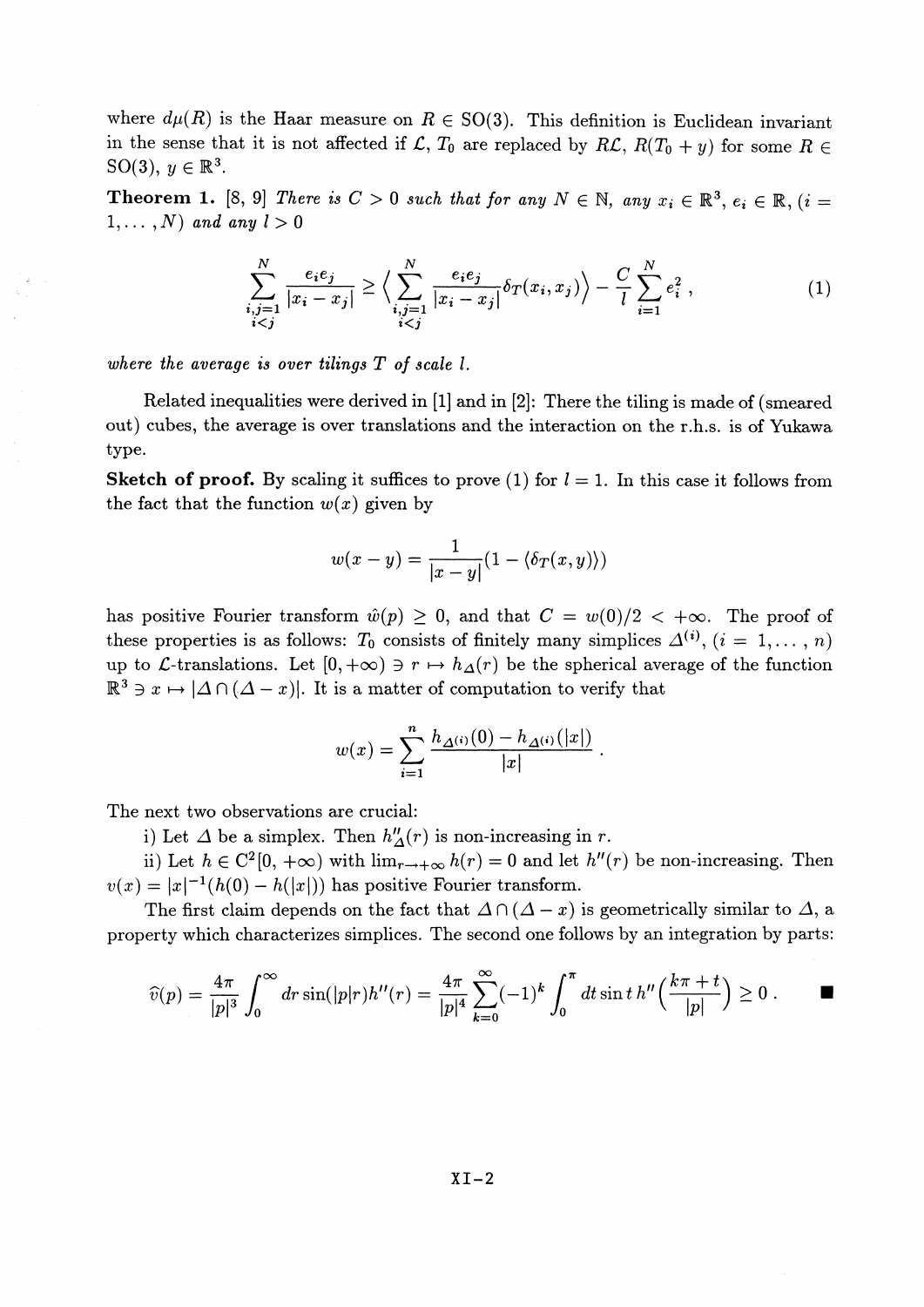#### **Applications**

The applications we present are concerned with Hamiltonians of Coulomb systems. The above inequality allows to obtain lower bounds for those Hamiltonians in terms of finite volume Hamiltonians.

**1. Stability of matter.** Non-relativistic matter is described by the Hamiltonian

$$
H = -\sum_{i=1}^{N} \Delta^{(i)} + \sum_{\substack{i,j=1 \\ i
$$

accounting for *N* fermionic electrons  $i = 1, ..., N$  and *M* nuclei  $i = N + 1, ..., N + M$ with positions  $x_i \in \mathbb{R}^3$  and charges  $e_i = -1$ , resp.  $1 \leq e_i \leq \text{const.}$  Stability of matter is the statement:

**Theorem 2.** *There is a constant C such that*

$$
H \geq -C(N+M) \tag{2}
$$

This result has first been proved by Dyson and Lenard [3] and subsequently by Lenard [II], Federbush [5], Eckmann [4], Lieb and Thirring [14] and Fefferman [6]. We refer to [12] for the implications of this result. A proof [8] of (2) can be obtained by applying the above inequality repeatedly — at ever smaller scales — until only a few nuclei are left in each simplex. At this point the uncertainty principle and the Pauli principle guarantee stability.

**2. The molecular limit of Coulomb gases.** A mixture of electrons and various kinds of nuclei consists of individual atoms and molecules, provided the temperature and the density are sufficiently low. Put differently, a gas of elementary particles is effectively described in this thermodynamic regime in terms of an ideal gas of composite particles. Different mathematical formulations and verifications of this fact have been given by Fefferman [7], by Conlon, Lieb and Yau [2], and by Macris and Martin [15]. See also [16, 17] for a discussion of the issues involved.

The mixture shall consist of *S* species of spinless particles with masses  $M = (M_1, \ldots, M_k)$  $(M_S)$  and charges  $\mathbf{Q} = (Q_1, \ldots, Q_S) \in \mathbb{Z}^S.$  We assume that all negatively charged particles are fermions, whereas the statistics of the other particles is irrelevant. Let  $N_k \in \mathbb{N}$  be the number of particles of the k-th species, and set  $N = (N_1, \ldots, N_S)$ . The total number of particles is  $N = \sum_{k=1}^{S} N_k$ . The Hilbert space  $\mathcal{H}_{N,\Lambda}$  for N particles confined to an open set  $\Lambda \subset \mathbb{R}^3$  is the subspace of  $L^2(\Lambda)^{\otimes N}$  carrying the permutation symmetry appropriate to the given statistics. The Hamiltonian is

$$
H_{\mathbf{N},\Lambda} = -\sum_{i=1}^{N} \frac{\Delta_{\Lambda,i}}{2m_i} + \sum_{\substack{i,j=1 \\ i
$$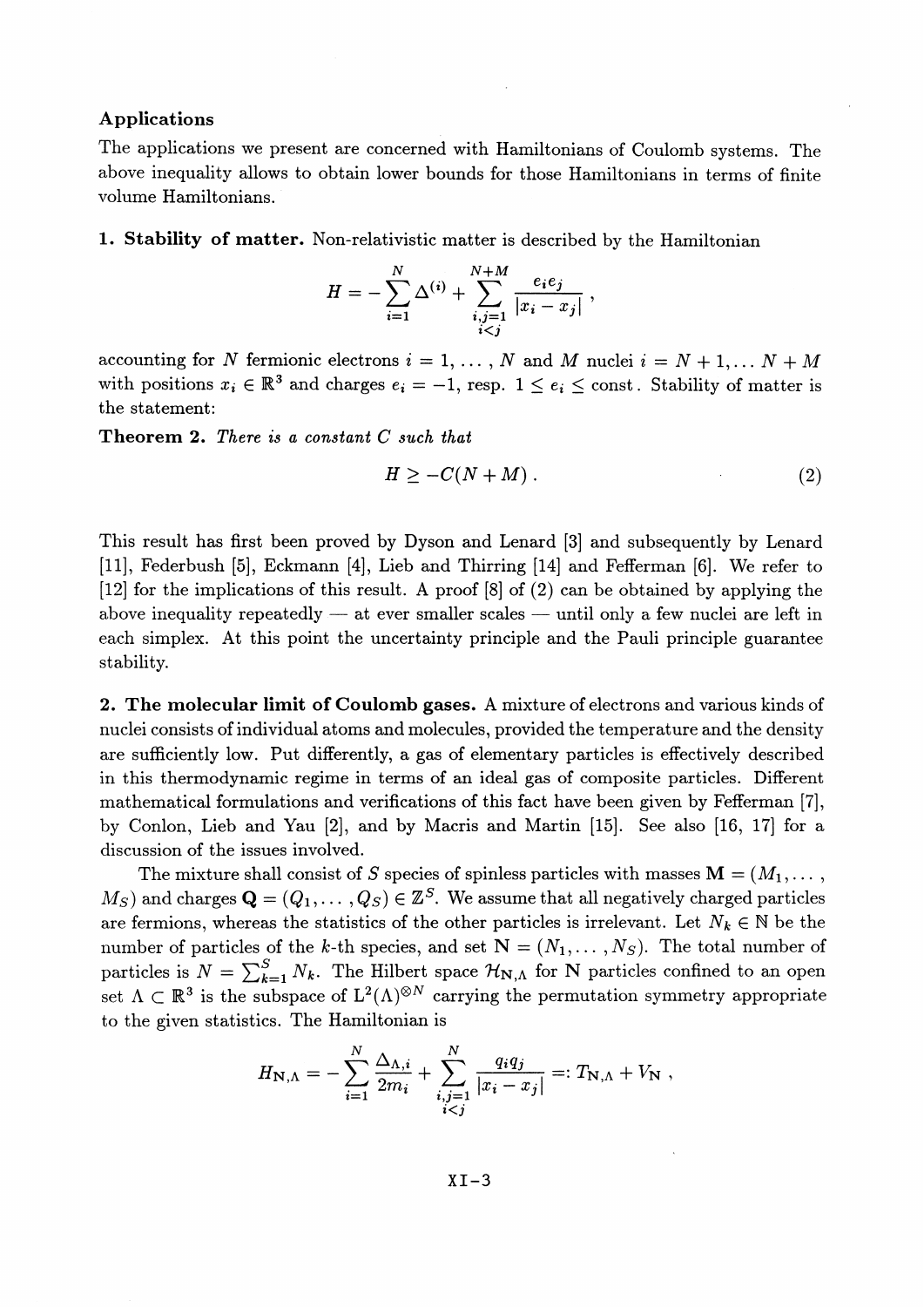where  $(m_i, q_i) = (M_k, Q_k)$  if the *i*-th particle belongs to the k-th species. Here  $\Delta_{\Lambda}$  is the Dirichlet Laplacian on  $\Lambda$ . If  $\Lambda = \mathbb{R}^3$ , the index  $\Lambda$  is omitted. Variable particle numbers are accounted for by means of the Fock space and the Hamiltonian

$$
\mathcal{H}_{\Lambda} = \mathcal{F}(L^2(\Lambda)) = \bigoplus_{\mathbf{N}} \mathcal{H}_{\mathbf{N},\Lambda} , \qquad H_{\Lambda} = \bigoplus_{\mathbf{N}} H_{\mathbf{N},\Lambda} .
$$

For bounded  $\Lambda$ , the grand canonical partition function and the (finite volume) pressure are given by

$$
\Xi(\beta, \mu, \Lambda) = \text{tr}_{\mathcal{H}_{\Lambda}} e^{-\beta (H_{\Lambda} - \mu \cdot \mathbf{N})} = \sum_{\mathbf{N}} \text{tr}_{\mathcal{H}_{\mathbf{N}, \Lambda}} e^{-\beta (H_{\mathbf{N}, \Lambda} - \mu \cdot \mathbf{N})},
$$
  

$$
p(\beta, \mu, \Lambda) = (\beta |\Lambda|)^{-1} \log \Xi(\beta, \mu, \Lambda),
$$

where  $\beta > 0$  is the inverse temperature and  $\mu = (\mu_1, \dots, \mu_S) \in \mathbb{R}^S$  are the chemical potentials of the various species. The existence of the thermodynamic limit

$$
p(\beta, \boldsymbol{\mu}) = \lim_{\Lambda \to \infty} p(\beta, \boldsymbol{\mu}, \Lambda)
$$

for suitable sequences  $\{\Lambda\}$  (e.g. sequences of balls) has been proven by Lieb and Lebowitz [13]. They also proved that

$$
p(\beta, \mu) = p(\beta, \mu + \lambda \mathbf{Q}) \qquad (\lambda \in \mathbb{R}), \qquad (3)
$$

which expresses charge neutrality.

A basic version of the result [2, 7] states that for suitable values of the chemical potentials  $\mu_0$  and for low enough temperature  $\beta^{-1}$  the pressure of the *S* species is to good accuracy that of a classical free gas of specific 'molecules^. In this picture, molecules are non-interacting particles with no internal degrees of freedom. The types of molecules which actually occur are determined by the neutral ground states of  $H - \mu_0 \cdot N$ , as we shall explain shortly. Let  $E_N$  and  $E(\mu)$  be the ground state energies of  $H_N$ , resp. of  $H - \mu \cdot N$ except for the vacuum, i.e., let

$$
E_{\mathbf{N}} = \inf \{ (\Psi, H_{\mathbf{N}} \Psi) \mid \Psi \in \mathcal{H}_{\mathbf{N}}, \|\Psi\| = 1 \},
$$
  

$$
E(\boldsymbol{\mu}) = \inf_{\mathbf{N} \neq \mathbf{0}} (E_{\mathbf{N}} - \boldsymbol{\mu} \cdot \mathbf{N}).
$$

Our assumption (A) on the chemical potentials  $\mu_0$  embodies the symmetry (3): There is  $\lambda_0 \in \mathbb{R}$  such that

$$
\boldsymbol{\mu}_0' = \boldsymbol{\mu}_0 + \lambda_0 \mathbf{Q}
$$

enjoys the following two properties.

1) For some  $\sigma > 0$  and all N,

$$
H_{\mathbf{N}} - \boldsymbol{\mu}'_0 \cdot \mathbf{N} \geq \sigma N \; .
$$

#### $XT-4$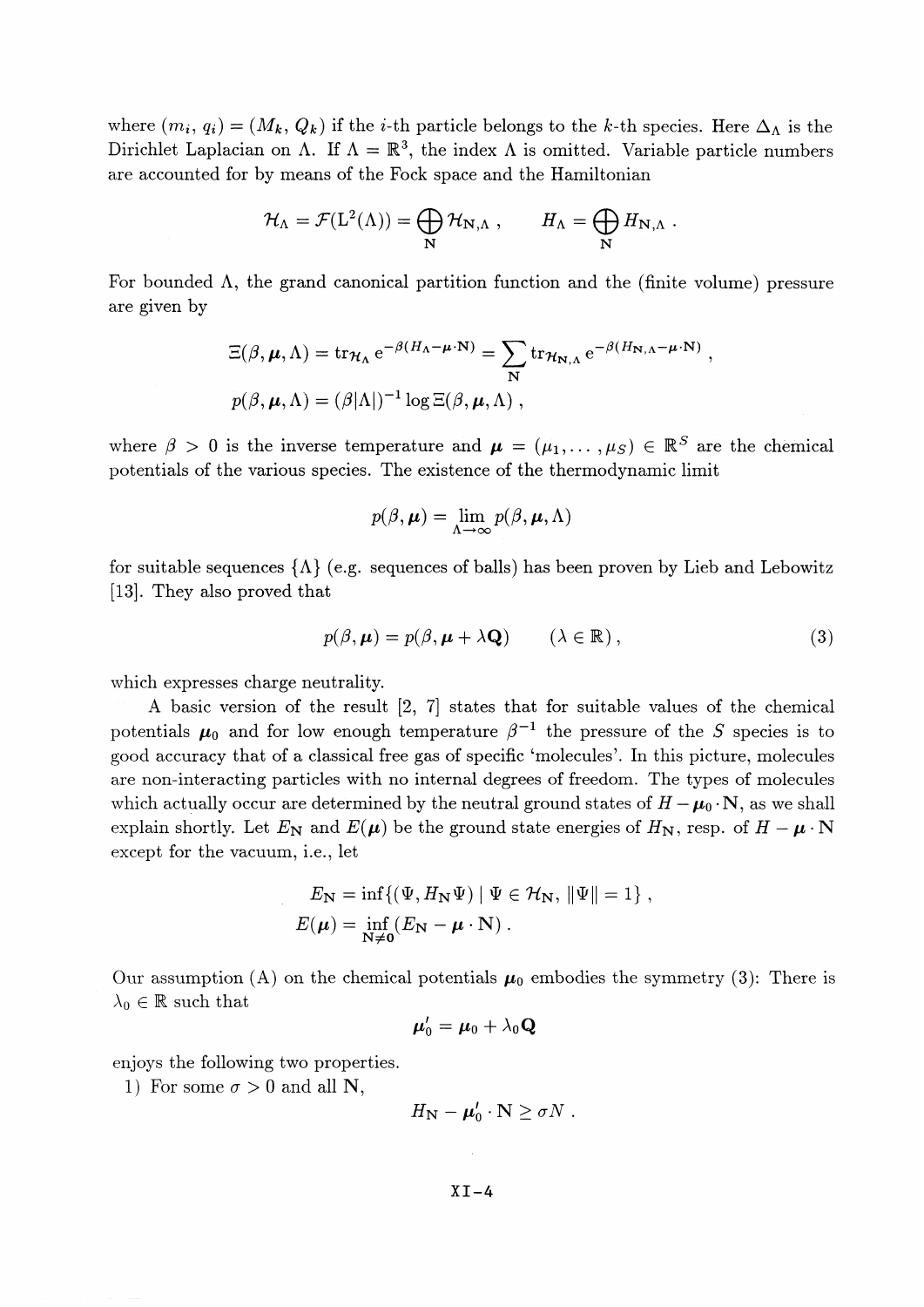A first consequence is that  $E(\mu_0') > 0$  and that the set of 'ground states',

$$
\mathcal{G} = \{ \mathbf{N} \neq \mathbf{0} \mid E_{\mathbf{N}} - \boldsymbol{\mu}_0' \cdot \mathbf{N} = E(\boldsymbol{\mu}_0') \},
$$

is non-empty and finite. In the center of mass frame for  $N \in \mathcal{G}$  the ground state energy  $E_N$  of  $H_N$  is a discrete eigenvalue. We shall henceforth count  $N \in \mathcal{G}$  repeatedly, according to the multiplicity of this eigenvalue.

2) Either  $Q \cdot N = 0$  for all  $N \in \mathcal{G}$  (neutral case) or there are  $N_+, N_- \in \mathcal{G}$  with  $\pm \mathbf{Q} \cdot \mathbf{N}_{\pm} > 0$  (charged case).

The pressure of an ideal classical gas of molecules of composition N, internal energy  $E_N$  and chemical potential  $\mu$  is

$$
p_{\mathbf{N}}(\beta,\mu) = \frac{1}{\beta} \Big(\frac{\mathbf{M} \cdot \mathbf{N}}{2\pi\beta}\Big)^{3/2} e^{-\beta(E_{\mathbf{N}} - \mu)}.
$$

Consider an ideal mixture of such gases with compositions  $N \in \mathcal{G}$ . This notion is defined in thermodynamics by the additivity of partial pressures:

$$
p_{\mathcal{G}}(\beta, \mu) = \sum_{\mathbf{N} \in \mathcal{G}} p_{\mathbf{N}}(\beta, \mu \cdot \mathbf{N}).
$$

The chemical potentials on the r.h.s. correspond to chemical equilibrium among the molecules  $N \in \mathcal{G}$ . The pressure  $p_{\mathcal{G}}$  may not satisfy (3), i.e., it may be related to a non-neutral ensemble. This can happen because the molecules, although possibly charged, do not interact in this picture. One enforces (3) by setting

$$
p_{\mathcal{G}}^0(\beta,\mu)=\inf_{\lambda\in\mathbb{R}}p_{\mathcal{G}}(\beta,\mu+\lambda\mathbf{Q}).
$$

**Theorem 3.** [2, 7] *Suppose assumption (A) holds. Then*

$$
p(\beta, \mu) = p_{\mathcal{G}}^0(\beta, \mu)(1 + \mathcal{O}(e^{-\varepsilon \beta}))
$$
\n(4)

*for some*  $\varepsilon > 0$  *in the limit*  $(\beta, \mu) \rightarrow (+\infty, \mu_0)$ .

In order to prove (4) as an upper bound, the inequality (1) can be used in the form of the following lemma.

**Lemma 4.** [9] *There is a simplex*  $\Delta$  *such that* 

$$
p(\beta, \mu) \le p(\beta, \mu + O(l^{-1}), l\Delta)(1 + O(l^{-1})), \qquad (l \to +\infty)
$$
 (5)

*uniformly in*  $\beta > 0$  *and*  $\mu \in \mathbb{R}^S$ .

In rough terms, (1) yields a lower bound on  $H_{\Lambda}$  in terms of  $H_{l\Delta}$ , which translates into the upper bound  $(5)$  for the corresponding pressures. Thereby, the last term in  $(1)$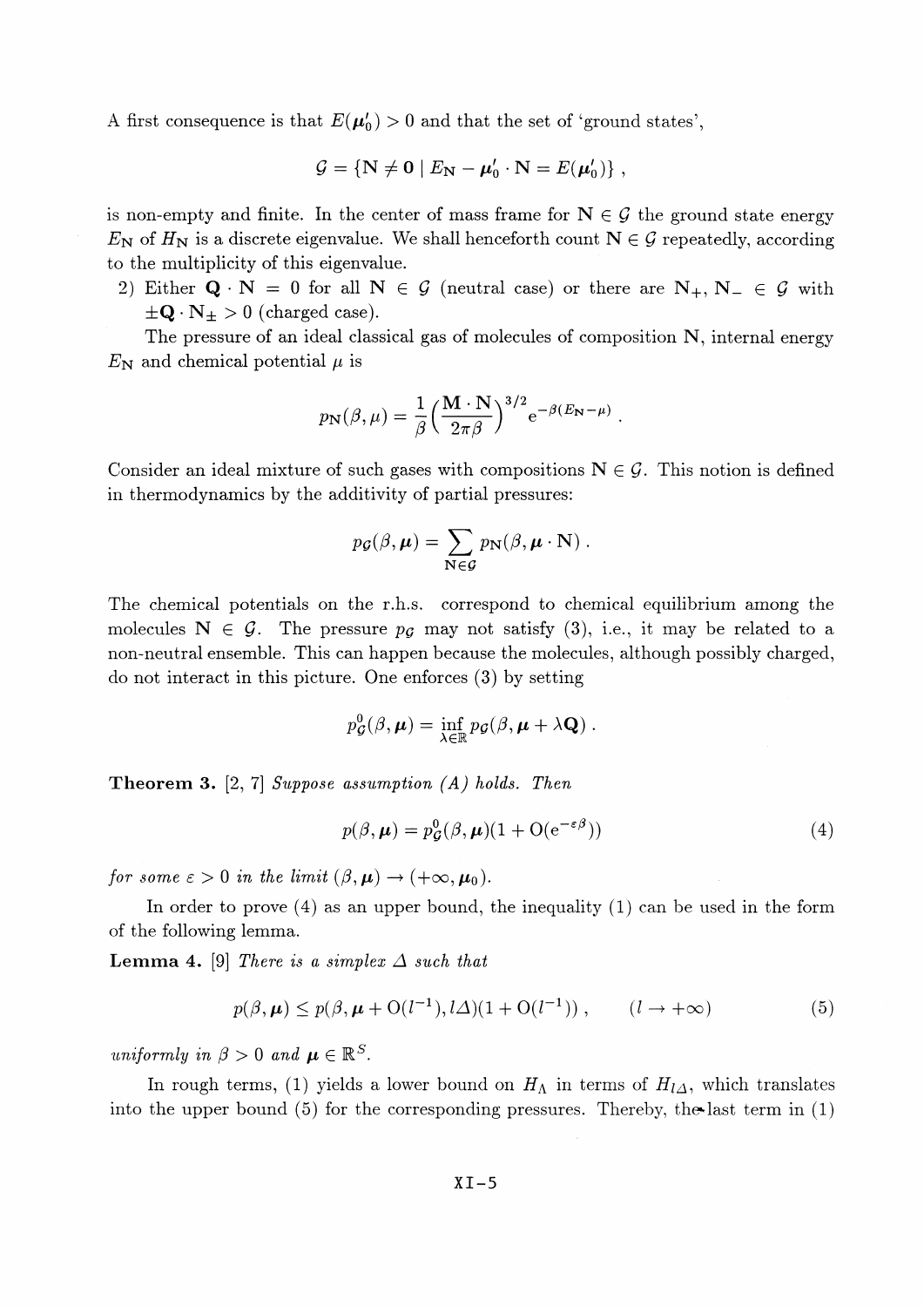is absorbed into a readjustment of the chemical potentials  $\mu$  by  $O(l^{-1})$  in (5). The factor  $1 + O(l^{-1})$  can be understood as coming from the Dirichlet boundary conditions on  $l\Delta$ .

We make use of the above lemma for  $l = e^{\gamma \beta}$  with  $\gamma > 0$  small enough. Then the simplex  $l\Delta$  most likely does not contain anything, but if it does, then most likely a molecule  $\mathbf{N} \in \mathcal{G}$ . This situation gives raise to the pressure  $p_{\mathcal{G}}(\beta,\mu)$ .

**3. The continuity of the free energy.** The canonical partition function and the (finite volume) free energy density for a Coulomb systems of *S* species are

$$
Z(N,\Lambda) = \operatorname{tr}_{\mathcal{H}_{\mathbf{N},\Lambda}} e^{-H_{\mathbf{N},\Lambda}},
$$
  

$$
f(N,\Lambda) = -|\Lambda|^{-1} \log Z(N,\Lambda).
$$

where we set  $\beta = 1$ . The thermodynamic limit for the free energy

$$
f_S(\boldsymbol{\rho}) = \lim_{\Lambda \to \infty} f(\boldsymbol{N}, \Lambda)
$$

exists [13] for neutral systems  $N \cdot Q = 0$  with  $\lim_{\Lambda \to \infty} N/|\Lambda| = \rho$ . The limiting densities *<sup>p</sup>* are those in

$$
P_S = \{ \boldsymbol{\rho} = (\rho_1, \ldots, \rho_S) \mid \boldsymbol{\rho} \cdot \mathbf{Q} = 0, \ \rho_i \geq 0, \ i = 1, \ldots, S \}.
$$

The function  $f_S(\rho)$  is convex on  $P_S$  [13] and hence continuous on its interior  $\mathcal{P}_S$ . At points in  $\partial P_S$  convexity only implies upper semicontinuity. Nevertheless one has:

**Theorem 5.** [10]  $f_S(\rho)$  is continuous on  $P_S$ .

The lower semicontinuity of  $f_S$  at points  $\rho_0 \in \partial P_S$  of the form  $\rho_0 = (\rho'_0, 0)$  with  $\rho'_0 \in \hat{P}_{S'}$  and  $0 \leq S' < S$  is the statement

$$
\lim_{\rho \to \rho_0} f_S(\rho) \ge f_{S'}(\rho'_0) \,. \tag{6}
$$

Since  $p_S(\mu)$  is the Legendre transform of  $f_S(\rho)$ , i.e.,  $p_S(\mu) = \sup_{\rho \in P_S} [\rho \cdot \mu - f_S(\rho)]$ , the bound (6) would follow from

$$
\overline{\lim}_{\mu\to(\mu'_0,-\infty)}p_S(\mu)\leq p_{S'}(\mu'_0).
$$

This, however, follows from (5) and fact that a corresponding statement holds in finite volume.